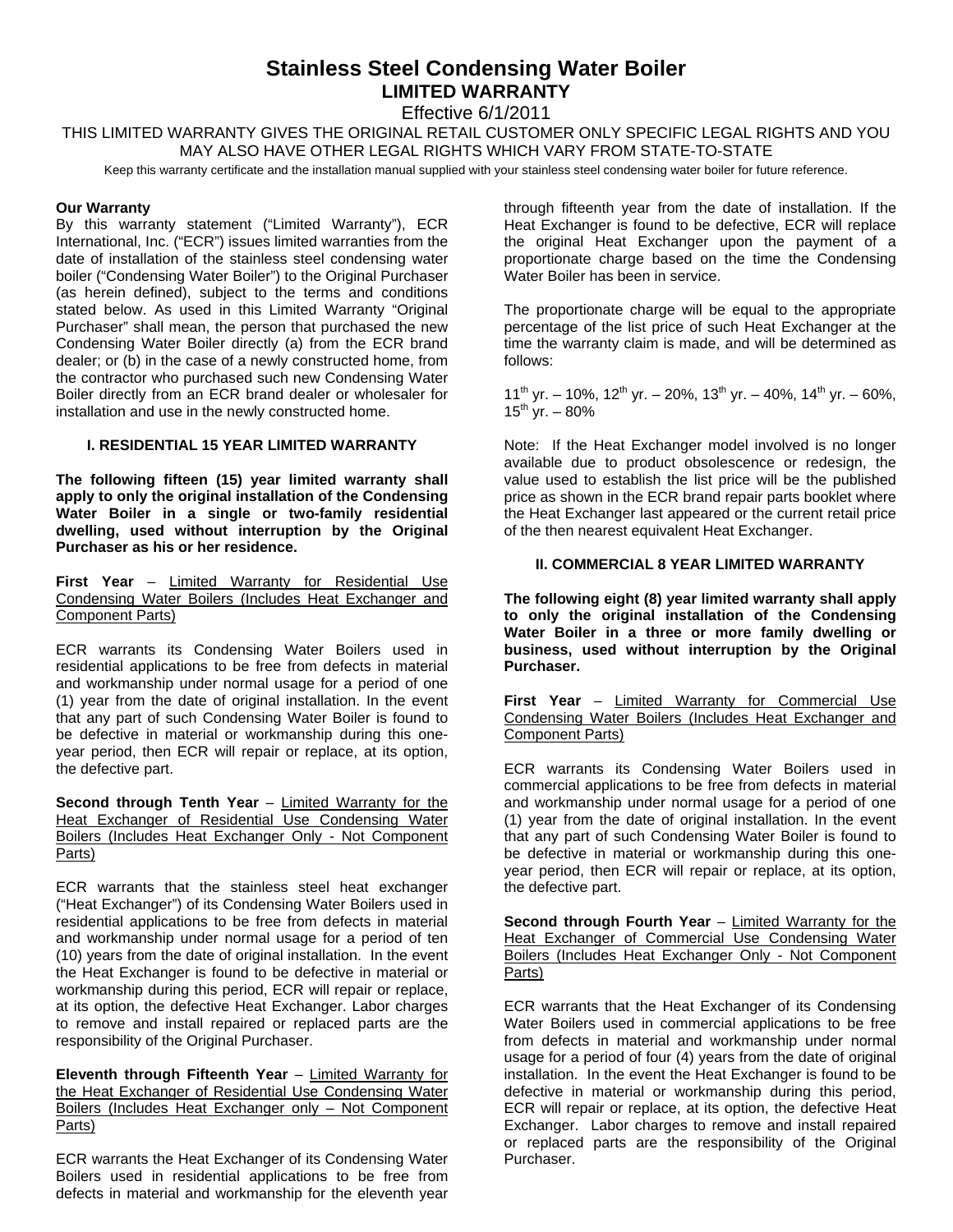# **Stainless Steel Condensing Water Boiler LIMITED WARRANTY**

Effective 6/1/2011

THIS WARRANTY GIVES THE ORIGINAL RETAIL CUSTOMER ONLY SPECIFIC LEGAL RIGHTS AND YOU MAY ALSO HAVE OTHER LEGAL RIGHTS WHICH VARY FROM STATE-TO-STATE

Keep this warranty certificate and the installation manual supplied with your stainless steel condensing boiler for future reference.

## **Fifth through Eighth Year** – Limited Warranty for the Heat Exchanger of Commercial Use Condensing Water Boilers (Includes Heat Exchanger only – Not Component Parts)

ECR warrants the Heat Exchanger of its Condensing Water Boilers used in commercial applications to be free from defects in material and workmanship for the fifth year through eighth year from the date of installation. If the Heat Exchanger is found to be defective, ECR will replace the original Heat Exchanger upon the payment of a proportionate charge based on the time the Condensing Water Boiler has been in service.

The proportionate charge will be equal to the appropriate percentage of the list price of such Heat Exchanger at the time the warranty claim is made, and will be determined as follows:

 $5^{th}$  yr. – 20%,  $6^{th}$  yr. – 40%,  $7^{th}$  yr. – 60%,  $8^{th}$  yr. – 80%

Note: If the Heat Exchanger model involved is no longer available due to product obsolescence or redesign, the value used to establish the list price will be the published price as shown in the ECR brand repair parts booklet where the Heat Exchanger last appeared or the current retail price of the then nearest equivalent Heat Exchanger.

## **III. LIMITATIONS/EXCLUSIONS**

1. Under no circumstances will ECR be responsible for any other costs associated with rectifying the defective part, including, without limitation, costs associated with removing and reinstalling the defective part or its replacement part, and all labor and material costs connected therewith, including, without limitation, costs associated with returning the defective part to ECR. Replacement material will be invoiced to the distributor in the usual manner and will be subjected to adjustment upon proof of defect.

2.The Residential 15 Year Limited Warranty covers only the Heat Exchanger for the second through the fifteenth year from date of original installation. All other component parts furnished by ECR, but purchased from other manufacturers, shall be limited to their warranties, if any.

3. This Limited Warranty will not be applicable if the Condensing Water Boiler is (i) used or operated over its rated capacity; (ii) installed for uses other than home heating; (iii) not maintained in accordance with ECR's recommendation or accepted good practice as determined by industry standards; or (iv) subjected to unauthorized alteration.

4. This Limited Warranty in no way, can be considered as a guarantee of workmanship of an installer or repairman connected with the installation or repair of the Condensing Water Boiler or as imposing on ECR liability of any nature for unsatisfactory performance as a result of faulty workmanship in the installation or service of the Condensing Water Boiler, which liability is hereby expressly disclaimed.

5. This Limited Warranty will not be applicable if the Condensing Water Boiler has been damaged as a result of being improperly installed, serviced or operated, including, without limitation, operated with insufficient water; allowed to freeze or subjected to flood conditions.

6. In order for this Limited Warranty to be effective (i) the Condensing Water Boiler must have been assembled in strict compliance with installation instructions furnished with the Condensing Water Boiler by ECR; and (ii) the Condensing Water Boiler sections must not have been damaged during shipment and installation.

7. The furnishing of replacement parts under the terms of this Limited Warranty will apply to the original warranty period and will not serve to extend such period.

8. ECR shall not be liable for any damages, defaults or delays in performance under this Limited Warranty caused by any contingency beyond its control, including, without limitation, a shortage or reduced supply of energy or raw materials, freezing, flood, fire, wind or lightening.

9. ECR is in no way liable for any damages that may result from (i) the failure of external wiring, piping, or other attachments and accessory products not integral with the Condensing Water Boiler; (ii) installation, service or operation that is not in compliance with all applicable federal, state and provincial laws or regulations; (iii) misapplication or the use of the Condensing Water Boiler for purposes other for which it was designed; or (iv) the use of parts not supplied or designated by ECR.

10. The remedy for breach of this Limited Warranty is expressly limited to the repair or replacement of any part found to be defective under conditions of normal use, and the remedy for breach of this Limited Warranty, statutory duty or by reason of tort (including, without limitation, negligence) does not extend to liability for incidental, special or consequential damages or losses, such as loss for the use of the material, inconvenience or loss of time. The maximum liability of ECR in connection with the sale of this product shall not in any case exceed the price of the part claimed to be defective, or the price of the Condensing Water Boiler if the entire Condensing Water Boiler is claimed to be defective. This Limited Warranty is the complete and exclusive statement of warranty terms.

11. For all sales not subject to the Magnuson-Moss Warranty Act there are no implied warranties of